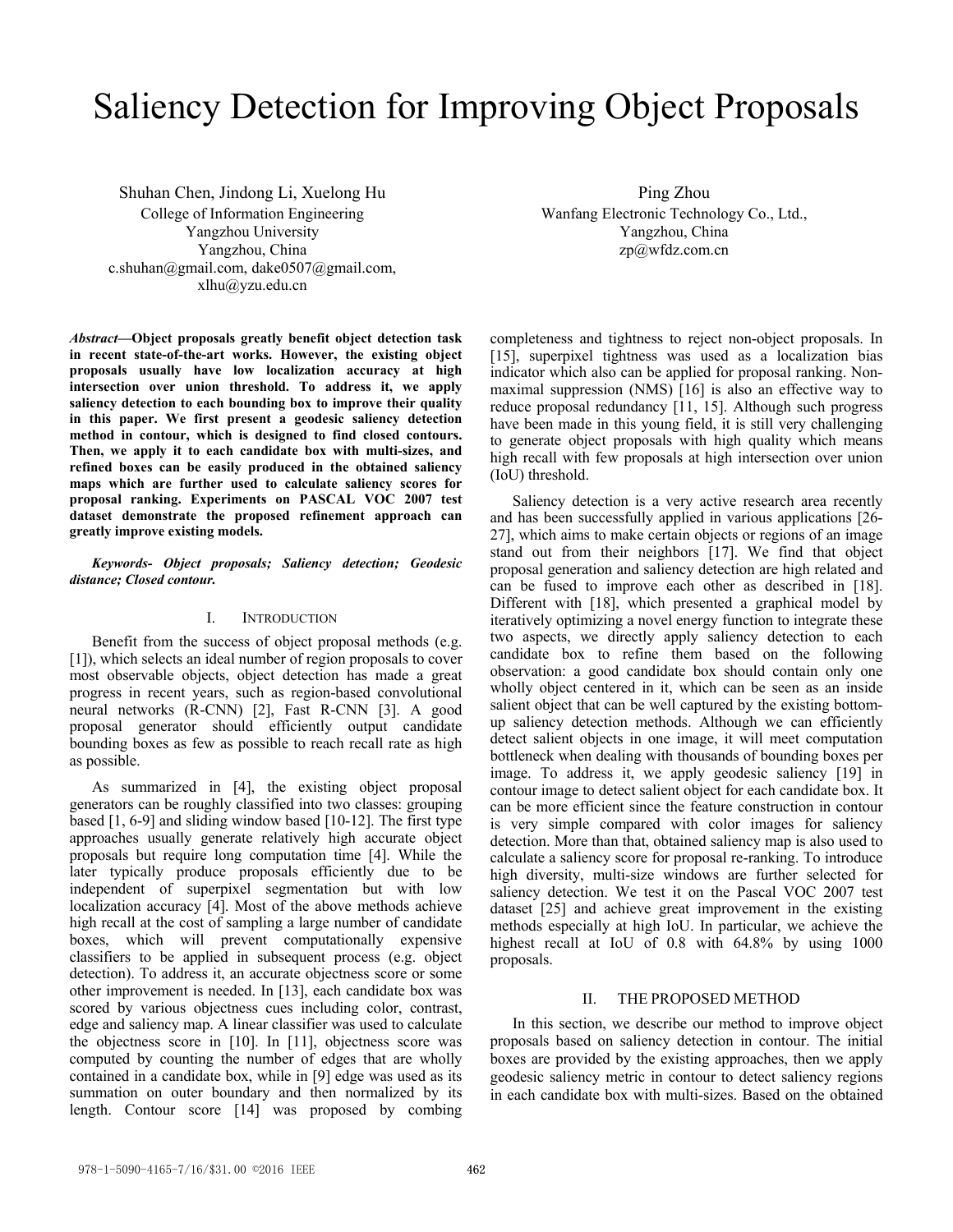saliency maps, refined boxes can be obtained in the segmentation results and then ranked by their saliency scores. The pipeline of the proposed refinement is shown in Fig.1.



Fig.1. The pipeline of the proposed method.

# *A. Geodesic Saliency in Contour*

Saliency detection aims to detect the most salient objects (usually only one) in an image. While object proposal detector attempts to output a reasonable number of bounding boxes to cover most objects in an image, and each of them only covers one which can be seen as a salient object in it intuitively. Many effective bottom-up saliency detection approaches have been proposed in the literatures [21]. One of the most effective cues is backgroundness which assumes four borders of an image as pseudo-background, and then saliency can be measured by the contrast versus this background [19]. However, it may be noisy when object touches one or more image borders. In such case, it is still very difficult to get pure background border regions. Fortunately, we needn't worry about that in box saliency detection. In object proposal generation, a candidate box is inaccurate to localize an object if it straddles the box borders. Thus, we can simply select the regions surrounding the box as its background priors. Then, saliency can be simply measured by computing the difference between them as common saliency detection does. The candidate box straddled by its inside object will have low saliency value, which indicates low objectness. In contrast, high saliency value denotes high objectness. Thus, obtained saliency map can be intuitively utilized to score its corresponding box.

Salient objects usually have distinctive colors, to capture it, CIE LAB is the most used color space. To get high visual quality, diffusion or propagation based methods are further explored recently [22-23]. However, it will meet computation bottleneck if we directly apply these complex approaches into object proposals due to the huge number. To this end, we make saliency detection in contour which can be generated by the efficient algorithm in [20]. Note that it has not been explored in saliency detection as far as we know. Contour is an effective cue for proposal generation and has been successfully applied in some previous works [11, 14], which are based on the observation that the box with a closed contour is more likely to be an object. Different with them, we measure it by saliency detection.

In box saliency detection, backgroundness can be reexplained as the background regions are connected to the box borders while it is hard for the objects. This prosperity can be well captured by the effective and efficient geodesic distance

metric which has been successfully applied in color image saliency detection [19], where regional saliency is measured by the length of its shortest path to the virtual background node in a weighted graph.

Based on the above observations, saliency detection in contour can well capture the probability of a bounding box containing an object. Specifically, given an image, graph-based segmentation [24] is first used to segment it into superpixels, and then structured forests algorithm [20] to produce its contour. The distance between a joint superpixel pair is measured by summing up the contour responses within the common boundary pixels and normalized by the length of the common boundary as described in [9]. Let *C* (*z*) to be the contour response at pixel  $z$ , and  $\frac{1}{i}$   $(i, j)$  denote the common boundary pixels set, then the distance between superpixel *i* and *j* is defined as:

$$
D(i,j) = \begin{cases} \frac{1}{|I(i,j)|} \sum_{z \in I(i,j)} C(z) & |I(i,j)| \neq 0\\ 0 & \text{otherwise} \end{cases} \tag{1}
$$

Based on the above distance metric, the geodesic distance can be formulated as the accumulated distances along the shortest path from *t* to background superpixels *B*. Let  $\pi$  =  ${\pi(0), \ldots, \pi(K)}$  be the shortest path in the set  $\Pi_{B,t}$  of all paths, saliency for superpixel *t* can be measured as:

$$
S(t) = \min_{\pi \in \Pi_{s}} \sum_{p=1}^{K} D(\pi(p), \pi(p-1))
$$
 (2)

#### *B. Box Refinement*

To improve the localization accuracy of the candidate boxes, we present a box refinement method using the above geodesic saliency detection. Specifically, given a bounding box *b*, we first need to select its background superpixels. Here, we simply choose its four borders with single pixel width. Based on it, we can easily get a saliency map for the given box using our geodesic saliency detection. Note that each saliency map is normalized into [0, 1] for refinement. Some detection results are shown in Fig.2, it can be clearly observed that object inside each box can be well highlighted by our proposed approach. Then, a refined box *b'* can be obtained from the binarized saliency map with a threshold *T*.

Superpixels in a box with low localization accuracy usually straddle box borders, which indicates low tightness as mentioned in [13, 15]. To refine these boxes, we need to enlarge them to include more image contents for saliency detection to capture the whole object. Thus, we introduce multi-size windows to solve it. Specifically, totally *M* enlarged windows with  $\delta$  pixels width are selected for each candidate box. By this means, *M* new boxes are generated for each initial candidate. As shown in Fig.1, considering multi-size windows can well refine these inaccurate boxes. However, more redundancy will also be introduced thus need to be reduced to a moderate budget of proposals.

#### *C. Proposals Re-Ranking*

As mentioned above, the refined boxes may contain a large number of redundancy. Thus, we define a ranking function to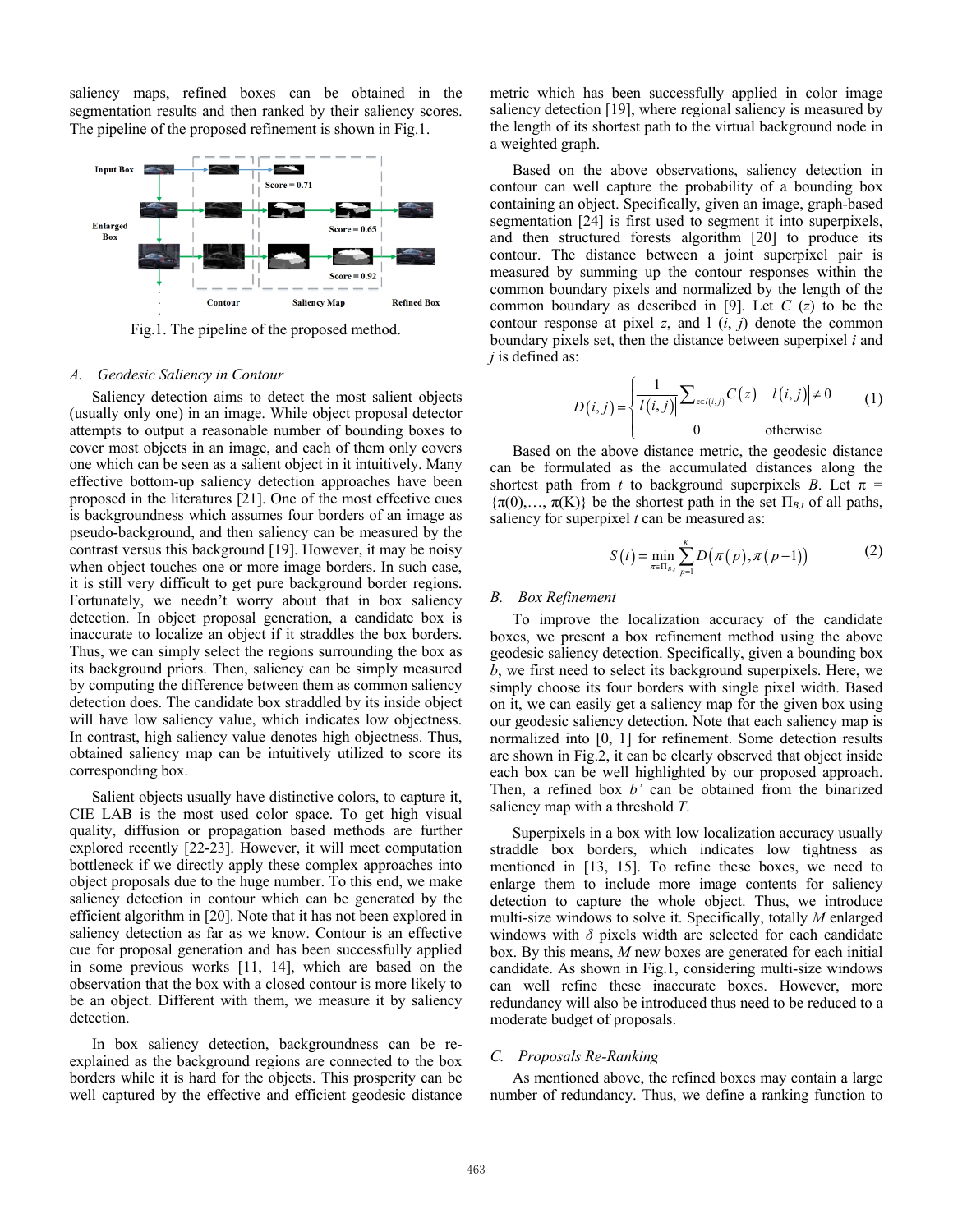

Fig.2. The proposed geodesic saliency detection results of different object proposals.

prune them. Generally, an accurate object box typically has high saliency values, while it is not for a background box. Furthermore, in our multi-sizes saliency detection, the larger the window is, the less confident the refined proposal will be, that's because more included contours will introduce more noisy saliency detection results. Considering them together, we define our ranking function for each box *b* as:

$$
score_b^m = \frac{(M+1-m)\sum_{t \in b} S(t) \cdot size(t)}{|b|^{\lambda}}
$$
(3)

where  $|b|$  is the area of *b*,  $m=0,1,...,M$ , and  $\lambda$  is set to be less than 1 to favor larger boxes. Then, all the proposals are sorted in descending order.

Nevertheless, saliency detection results may be noisy when the extracted contours are not accurate enough, which will lead to inaccurate ranking orders. To improve it, we combine the refined box sets together with the input sets for ranking to get our final proposals. In detail, each of them are re-scored by its normalized inverse indexes and then re-sorted in descending order in the combined sets. Finally, NMS is performed to obtain the final proposals as did in [11, 15] by setting the IoU to 0.9.

# III. EXPERIMENTS

We evaluate our method on the PASCAL VOC2007 dataset [25] which contains 9,963 images spread over 20 categories, and each of them has a bounding box for each object. We only test it on the test set as previous works. The common recall metric is used to evaluate the quality of object proposals in this paper following [4], including recall-IoU and recall-proposal curves. In addition, average recall (AR) between IoU 0.5 to 1.0 is further computed to measure the overall accuracy of proposals. In our experiments, *T* and *λ* are set to 0.01 and 0.9 respectively,  $\sigma$ =0.8, and  $k$ =100 for graph-based segmentation, all the parameters are unchanged in the following experiments.

### *A. Influence of Window Sizes*

We first examine the performance of the proposed method by using different sizes in saliency detection. In this experiment, we compare the results by varying *M* from 0 (single size) to 4 using MCG (Multiscale Combinatorial Grouping) [7] as the initial candidates, in which  $\delta = \{1\}$ ,  $\{1, 5\}$ , {1, 5, 15}, {1, 5, 15, 25}, and {1, 5, 15, 25, 40}, respectively. The number of proposals tested is 2000 and the results are shown in Fig.3. As can be seen, best recall rate is obtained when *M*=3 nor 4. That's not surprise because larger window will introduce more noisy results as mentioned before. Thus, *M* is fixed to 3 in the following experiments. We also find that our method is not very sensitive to *M*. In generally, more sizes are needed for the methods with poor localization accuracy in our refinement.



Fig.3. Evaluation of performance with different sizes using 2000 proposals.

#### *B. Validation of the Proposed Approach*

In this section, we verify the effectiveness of the proposed refinement with the existing models, including SS (Selective Search) [1], EB (Edge Boxes 70) [11], and MCG [7]. We also report the performance of a recent published improving method MTSE [15] for comparison. The variants of our saliency refinement integrated models are recommended as S-SS, S-EB, S-MCG, and M-SS, M-EB, M-MCG for MTSE. Fig.4 (a)-(c) show their performances using recall-IoU curve (500, 1000, and 2000 proposals), we can clearly see that our saliency refinement successfully improves the existing methods by a large margin and even performs slightly better than MTSE when IoU higher than 0.7. The improvement at low IoU is not so significant, e.g. EB is only boosted at high IoU by our refinement. It can be explained that the localization of the box with low IoU is too coarse for saliency detection to refine it even with multi-sizes. It also can be verified by the observation that the improvements in EB and SS are not comparable with MCG especially in the case of small number proposals. In particular, S-MCG achieves best 64.8% recall at strict 0.8 IoU when using 1000 proposals. We also consider the challenge IoU 0.8 even 0.9 and AR by varying the number of proposals from 1 to 1000 shown in Fig.4 (d)-(f). Again, performance boost can be observed by our saliency refinement, in which S-MCG still achieves highest recall in all the cases. Therefore, we believe that our saliency refinement can benefit object detection task with better localization.

### *C. Failure Cases*

Our saliency refinement is based on the saliency detection results which is determined by the accuracy of contour detection. Thus, it will get worse refined proposals if the contour of the object is weak or even missing. Another we need to point out is that our approach is trying to find the closed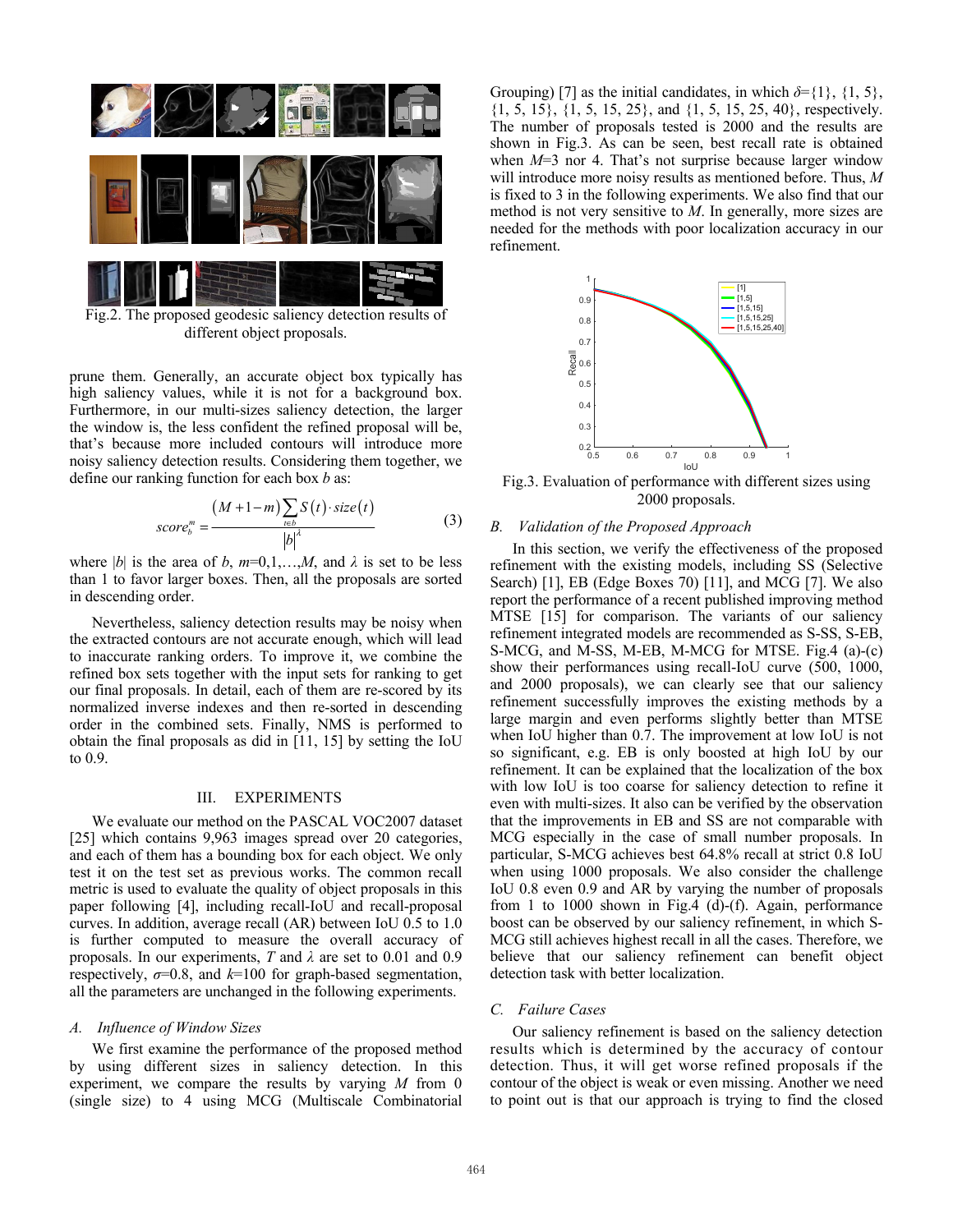

Fig.4. Performance of different methods and their improved versions by MTSE and our saliency refinement.

contour to indicate objectness, which is similar with [14]. Therefore, it tends to pop out some box with closed contour while is not a semantic object, such as windows or some small structures. In other words, there are still some non-object proposals with high objectness scores need to be removed, which is our future work. Some failure cases are shown in the last row of Fig.2.

# IV. CONCLUSIONS

In this paper, we present a new geodesic saliency detection in contour to improve the quality of object proposals. Based on the obtained saliency map of each candidate box, we get a refined box with better localization than the initial one. By further applying multi-sizes in saliency detection, the input candidate is well refined with both high diversity and accurate localization. Finally, boxes with high objectness are pop out by their saliency scores. By integrating our saliency refinement, all the existing methods are improved by a large margin in PASCAL VOC 2007 test dataset both at high IoU threshold and few proposal number, which can benefit subsequent object detection task. It is also worthy to note that our geodesic saliency detection in contour can be directly applied for salient object detection task. We also wish to see more related works to be explored in this direction. In the future, we will first try to accelerate our code by re-writing in C/C++. Another concern is to apply more powerful contour detection method to improve performance. The source code will be public available for research purpose after publication by email request.

#### **ACKNOWLEDGMENT**

The authors would like to express their sincere thanks to the anonymous reviewers for their invaluable suggestions and comments to improve this paper. This work was supported by Foundation of Jiangsu Educational Committee (15KJB510032)